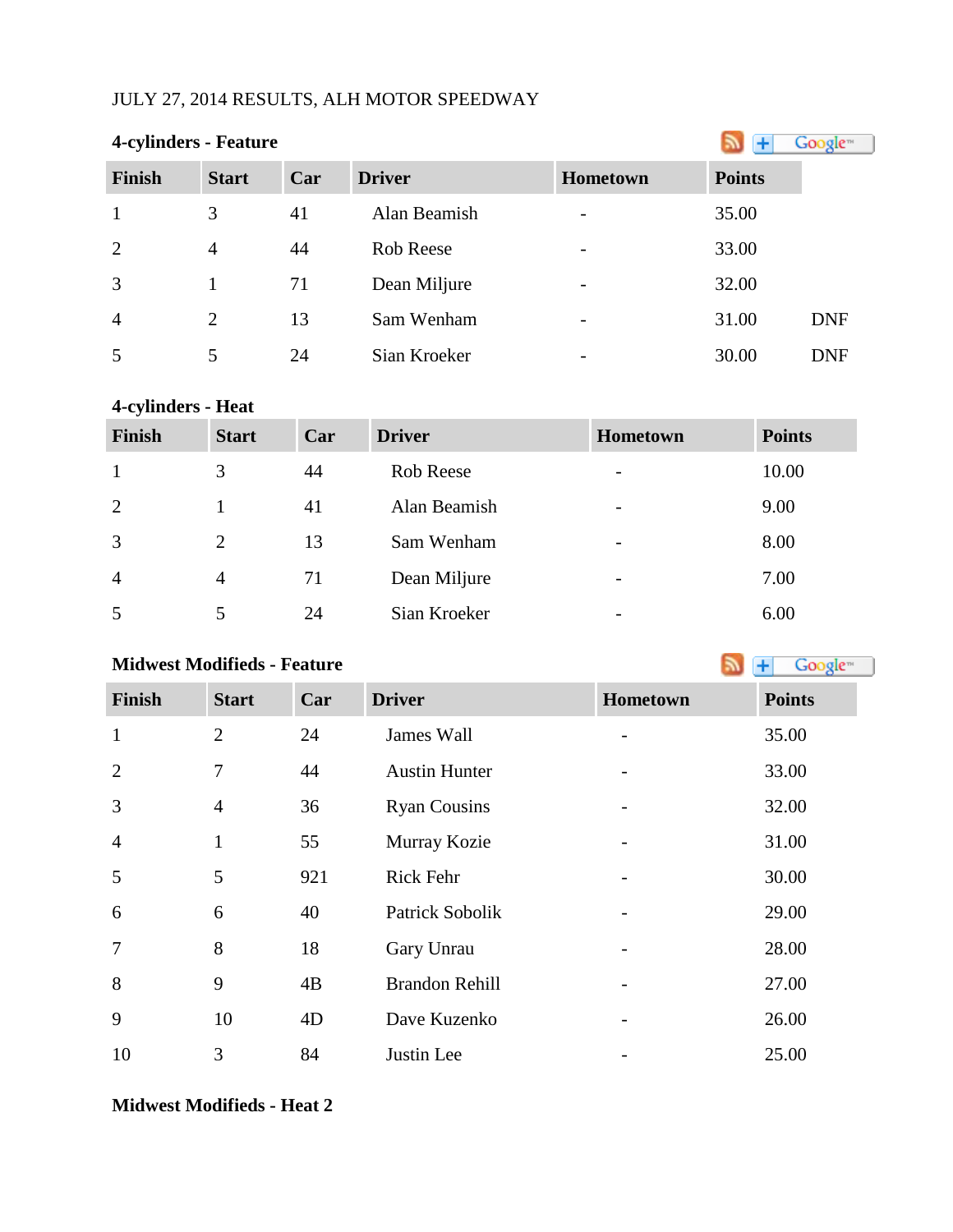| <b>Finish</b>  | <b>Start</b>   | Car | <b>Driver</b>       | <b>Hometown</b>              | <b>Points</b> |
|----------------|----------------|-----|---------------------|------------------------------|---------------|
| 1              | 2              | 36  | <b>Ryan Cousins</b> | $\qquad \qquad \blacksquare$ | 10.00         |
| 2              | 3              | 18  | Gary Unrau          | $\overline{\phantom{a}}$     | 9.00          |
| 3              | 5              | 921 | Rick Fehr           | $\overline{\phantom{a}}$     | 8.00          |
| $\overline{4}$ | $\overline{4}$ | 84  | Justin Lee          | $\overline{\phantom{a}}$     | 7.00          |
| 5              |                | 4D  | Dave Kuzenko        | $\overline{\phantom{a}}$     | 6.00          |

## **Midwest Modifieds - Heat 1**

| <b>Finish</b>  | <b>Start</b>   | Car | <b>Driver</b>        | <b>Hometown</b>          | <b>Points</b> |
|----------------|----------------|-----|----------------------|--------------------------|---------------|
|                | 2              | 24  | James Wall           | $\overline{\phantom{0}}$ | 10.00         |
| 2              | $\overline{4}$ | 40  | Patrick Sobolik      | $\overline{\phantom{a}}$ | 9.00          |
| 3              | 3              | 44  | <b>Austin Hunter</b> | $\overline{\phantom{a}}$ | 8.00          |
| $\overline{4}$ | 5              | 55  | Murray Kozie         |                          | 7.00          |
| 5              |                | 4B  | Brandon Rehill       |                          | 6.00          |

# **Modifieds- Feature Modifieds - Feature**

| <b>Finish</b>  | <b>Start</b>   | Car            | <b>Driver</b>        | Hometown                 | <b>Points</b> |
|----------------|----------------|----------------|----------------------|--------------------------|---------------|
| $\mathbf{1}$   | 3              | 5              | <b>Scott Greer</b>   |                          | 35.00         |
| $\overline{2}$ | $\overline{2}$ | 1R             | <b>Rick Delaine</b>  | $\overline{\phantom{0}}$ | 33.00         |
| 3              | 5              | 10W            | Ward Imrie           |                          | 32.00         |
| $\overline{4}$ | 6              | 48             | Jerome Guyot         |                          | 31.00         |
| 5              | $\mathbf{1}$   | $\overline{4}$ | <b>Steven Nordin</b> |                          | 30.00         |
| 6              | 8              | X <sub>5</sub> | Rob Gordon           |                          | 29.00         |
| $\overline{7}$ | $\overline{4}$ | 25             | Eric Guyot           |                          | 28.00         |
| 8              | 7              | <b>9M</b>      | Lee Mcrae            |                          | 0.00          |

## **Modifieds - Heat**

| Finish       | <b>Start</b> | Car | <b>Driver</b>       | <b>Hometown</b>          | <b>Points</b> |
|--------------|--------------|-----|---------------------|--------------------------|---------------|
|              |              | 1R  | <b>Rick Delaine</b> | $\overline{\phantom{a}}$ | 10.00         |
| 2            | 3            |     | <b>Scott Greer</b>  | $\overline{\phantom{0}}$ | 9.00          |
| $\mathbf{z}$ |              | 10W | Ward Imrie          | $\overline{\phantom{0}}$ | 8.00          |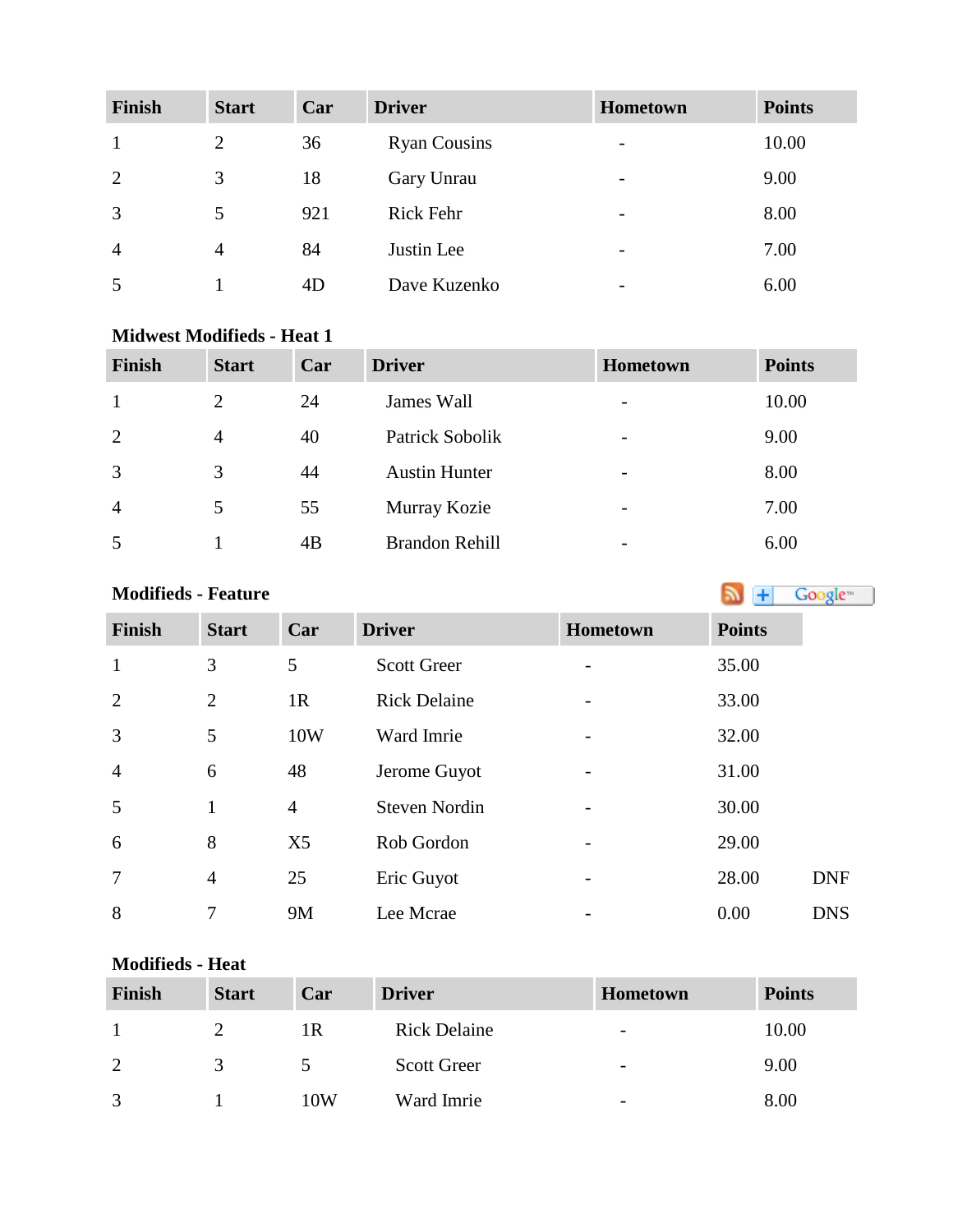| $\overline{4}$ |   | 4              | <b>Steven Nordin</b> | $\overline{\phantom{a}}$ | 7.00 |
|----------------|---|----------------|----------------------|--------------------------|------|
| 5              | 6 | 25             | Eric Guyot           | $\overline{\phantom{a}}$ | 6.00 |
| 6              |   | 48             | Jerome Guyot         | $\overline{\phantom{m}}$ | 5.00 |
| $\tau$         | 8 | <b>9M</b>      | Lee Mcrae            | $\overline{\phantom{a}}$ | 4.00 |
| 8              | 4 | X <sub>5</sub> | Rob Gordon           | $\overline{\phantom{a}}$ | 3.00 |

# **PureStocks - Feature Algebra Constant Constant Constant Constant Constant Constant Constant Constant Constant Constant Constant Constant Constant Constant Constant Constant Constant Constant Constant Constant Constan**

| <b>Finish</b>  | <b>Start</b>   | Car            | <b>Driver</b>        | Hometown | <b>Points</b> |            |
|----------------|----------------|----------------|----------------------|----------|---------------|------------|
| $\mathbf{1}$   | 8              | 26             | <b>Andrew Thomas</b> |          | 35.00         |            |
| $\overline{2}$ | 7              | 9              | Les Mcrae            |          | 33.00         |            |
| 3              | 11             | 21             | <b>Brett Proctor</b> |          | 32.00         |            |
| $\overline{4}$ | 6              | 37             | Roger Boisjoli       |          | 31.00         | <b>DNF</b> |
| 5              | 3              | $\overline{4}$ | Mark Kohay Kewych    |          | 30.00         | <b>DNF</b> |
| 6              | 9              | 6              | Nathan Klaassen      |          | 29.00         | <b>DNF</b> |
| $\overline{7}$ | $\overline{4}$ | 8              | Rod Wolfe            |          | 28.00         | <b>DNF</b> |
| 8              | 5              | 42R            | <b>Dylan Penner</b>  |          | 27.00         | <b>DNF</b> |
| 9              | $\mathbf{1}$   | 55             | <b>Mark Sexton</b>   |          | 26.00         | <b>DNF</b> |
| 10             | $\overline{2}$ | 41T            | <b>Riley Hopgood</b> |          | 25.00         | <b>DNF</b> |
| 11             | 10             | 25             | <b>Brad Wall</b>     |          | 24.00         | <b>DNF</b> |

## **Pure Stocks - Heat 2**

| <b>Finish</b>  | <b>Start</b> | Car | <b>Driver</b>        | <b>Hometown</b>          | <b>Points</b> |            |
|----------------|--------------|-----|----------------------|--------------------------|---------------|------------|
|                | 2            | 9   | Les Mcrae            | $\overline{\phantom{a}}$ | 10.00         |            |
| $\overline{2}$ | 4            | 55  | <b>Mark Sexton</b>   | $\overline{\phantom{a}}$ | 9.00          |            |
| 3              | 5            | 26  | <b>Andrew Thomas</b> | -                        | 8.00          |            |
| $\overline{4}$ |              | 42R | <b>Dylan Penner</b>  | $\qquad \qquad$          | 7.00          |            |
| 5              | 3            | 25  | <b>Brad Wall</b>     | $\overline{\phantom{0}}$ | 6.00          | <b>DNF</b> |

## **Pure Stocks - Heat 1**

| Finish | Start | Car | <b>Driver</b>  | Hometown                 | <b>Points</b> |
|--------|-------|-----|----------------|--------------------------|---------------|
|        |       |     | Roger Boisjoli | $\overline{\phantom{a}}$ | 10.00         |